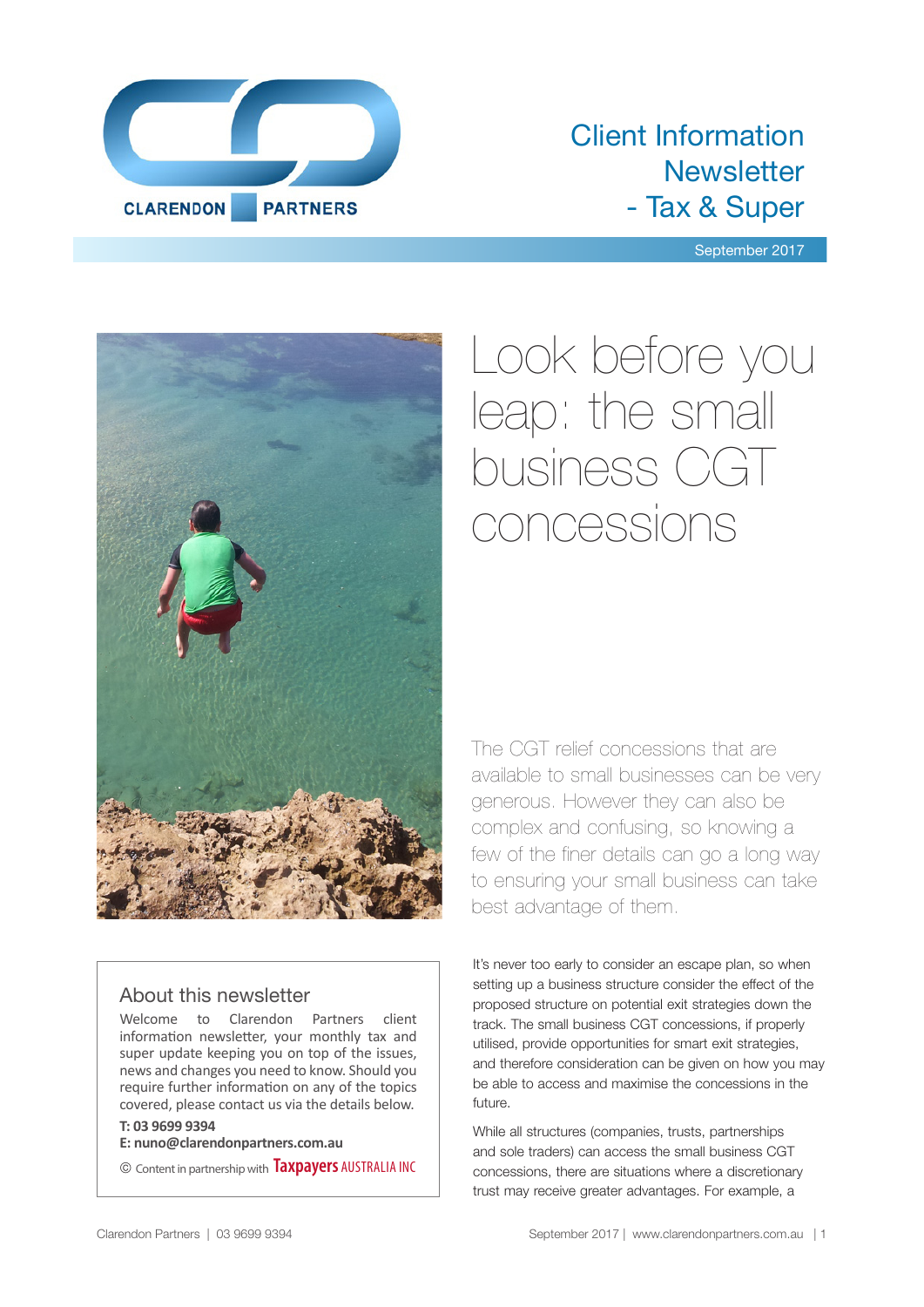### Look before you leap: the small business CGT concessions *cont*

company may find that it can reduce a capital gain via the small business 50% active asset reduction, but not have sufficient franking credits to pass on this benefit to shareholders in a tax-effective manner. Similarly, a unit trust may access the concessions but find that some of the benefit is undone via the application of certain CGT events (for example, a unit trust makes a payment to a unitholder containing a nonassessable amount).

Naturally the small business CGT concessions are only one factor that should be considered in choosing an appropriate business structure. For example, if a business intends to conduct research and development activities it may not be the best option to consider a trust structure only to find that the R&D tax incentive is only available to companies.

### Don't just set-and-forget

It is important to be mindful of changes in legislation (which we can help you with), and this is especially true of the small business CGT concessions, which are the subject of frequent changes in law and interpretation.

Consider for example if a business is on the verge of not satisfying the \$6 million maximum net asset value test. Thought could be given to selling an asset to an associate, however it is necessary to identify the most appropriate time to take this action, as in the context of the maximum net asset value test this must be satisfied just before any "CGT event".

A CGT asset is defined as any kind of property or a legal or equitable right that is not property. A CGT asset

In one court case, it was deemed that a transaction occurred when a heads of agreement was entered into, not when the contract of sale was signed. In another case, shareholders signed a letter indicating their agreement to sell their shares. The letter stipulated a requirement of exclusive dealing between the parties and made reference to certain contractual conditions (including that the purchaser would undertake due diligence). The court found that the sale happened when the letter was signed, not when the ultimate contract was executed.

### Maximum net asset value know what to count

Satisfying the maximum net asset value test requires that the total of the net value of CGT assets, and the net value of the CGT assets of connected entities and affiliates (associated entities), does not exceed \$6 million. Net assets refers to the market value of the assets after subtracting liabilities that are related to those assets, as well as certain provisions.

A CGT asset is defined as any kind of property or a legal or equitable right that is not property. Depreciating assets and trading stock are both CGT assets. Do not exclude these assets merely because the profit on their disposal is taxed under a different regime. This may not be a common consideration today, but similarly while CGT assets acquired before 20 September 1985 may not attract CGT on disposal, they are still taken into account for the purpose of this test. The same is true of non-taxable Australian property held by nonresident taxpayers.

The provisions that may be deducted are for annual leave, long service leave, unearned income and tax liabilities. Be careful not to overlook these provisions if they are not disclosed in the financial statements.

### Know what doesn't count

When applying the maximum net asset value test, certain assets may be disregarded. By maximising these exclusions, it may be possible to bring the aggregated net assets of the business and associated entities below \$6 million. This may be done, for example, by purchasing or improving an excluded asset and:

- maximising superannuation contributions, or
- making a bona fide gift to a recipient who is not connected to the taxpayer.

An asset that is owned by an individual and is being used solely for the personal use and enjoyment of that individual or their affiliate is an excluded asset. A holiday home may be an example of such an asset, but vacant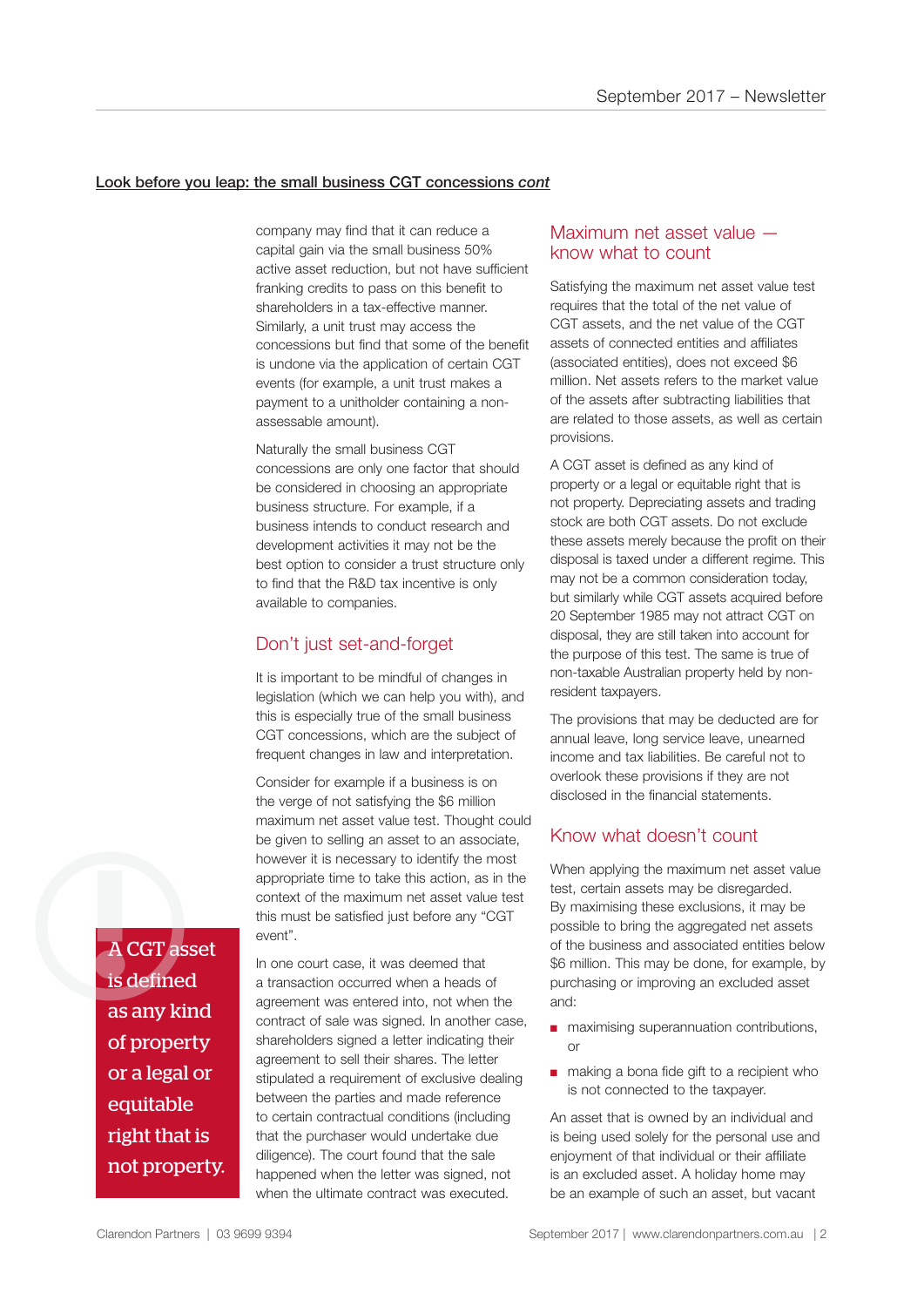### Look before you leap: the small business CGT concessions *cont*

land on which an individual intends to construct a holiday home will not qualify.

The ATO's view is that the use of an asset over its entire ownership period should be considered – not only how the asset was being used at the time of the CGT event. The Commissioner believes that any non-personal use of an asset at any stage of its ownership period can render it ineligible to be disregarded.

An individual's main residence is another example of an excluded asset, though it would not be fully excluded if the individual used it for income producing purposes, such that they could claim a deduction for interest during part of the ownership period.

A deduction for interest (if any were incurred) would be available if a part of the home were set aside exclusively as a place of business, was clearly identifiable as such, and was not readily adaptable for private use. A doctor's surgery located within a home is an example. Income producing use by an individual other than the owner would not prevent the dwelling to be excluded. For example, a doctor working from home may be well advised to ensure that their spouse owns the house outright.

### Don't assume the sale price is the market value

The maximum net asset value test asks taxpayers to obtain a market value of relevant CGT assets, which is to be determined in accordance to common law principles. In most cases, the market value of an asset will be the price agreed to by parties dealing at arm's length.

However there are cases where the courts have found that market value and sale price have diverged. This may occur where a buyer is willing to pay more than an asset's intrinsic value because it has a particular adaptability or usefulness to them (for example, a parcel of land that a neighbour to it is keen to acquire).

Market value and sale price may also diverge in cases of aggregated disposals where, for example, a taxpayer is one of three equal shareholders who sell their shares to a single purchaser, where a premium is included due to the sale resulting in the buyer thereby obtaining control of the company.

Taxpayers who wish to argue that the proceeds from the sale of an asset are greater than its market value should remember that they bear the onus of proof. It is not enough to merely find flaws in the ATO's valuation. It would be wise to obtain the services of an independent professional valuer – preferably one with relevant experience in the asset being valued. Tax law is rife

with examples of the courts failing to accept a valuation because the methodology was flawed, so the valuer should clearly document the process they undertook and be prepared to justify it.

### Active asset test, cautionary note

One condition that must be met to access the small business CGT concessions is that the CGT assets must be "active" assets. Remember to look back at an asset's use over its relevant ownership period to determine whether it satisfies the active asset test. Unfortunately some business owners incorrectly assume that an asset that is currently active has always been so.

To satisfy the active asset test, if the asset has been owned for less than 15 years, it must have been an active asset for at least half of the ownership period. Once an asset has been active for 7.5 years, it will always satisfy the active asset test no matter how long the asset has been owned. From that point, if it ceases to be active for any reason, this will not prevent it from satisfying the active asset test.

Whether a share or unit is an active asset depends on the underlying assets. Broadly, they will be active if 80% or more of the market value of all assets of the company or trust are active or otherwise included. A share (rather than asset) sale can often be preferable to the vendor, so disposing of any non-active assets (especially pre-CGT assets if possible) to enable the shares or units to get above this 80% threshold is another option to be considered.

### Sometimes, being in business isn't enough

Certain assets are specifically excluded from being an active asset. One such exclusion applies to assets that have a main use by the taxpayer to derive rent, unless the main use for deriving rent was only temporary.

There is a misconception among some that this exception does not apply where the taxpayer carries on a business of leasing properties. The courts have rejected this argument, stating clearly that it does not matter if the taxpayer is in the business of leasing properties or not.

That is not to say that all income derived from allowing third parties to use property is considered "rent" for the purposes of the exclusion. The ATO has at various times previously ruled that income derived from a commercial storage facility, boarding houses, holiday apartments and caravan parks were not rent. Conversely it has also found that payments for short stays in a holiday unit were rent. The key factor to consider is whether the occupier has a right to exclusive possession and quiet enjoyment of the property.  $\blacksquare$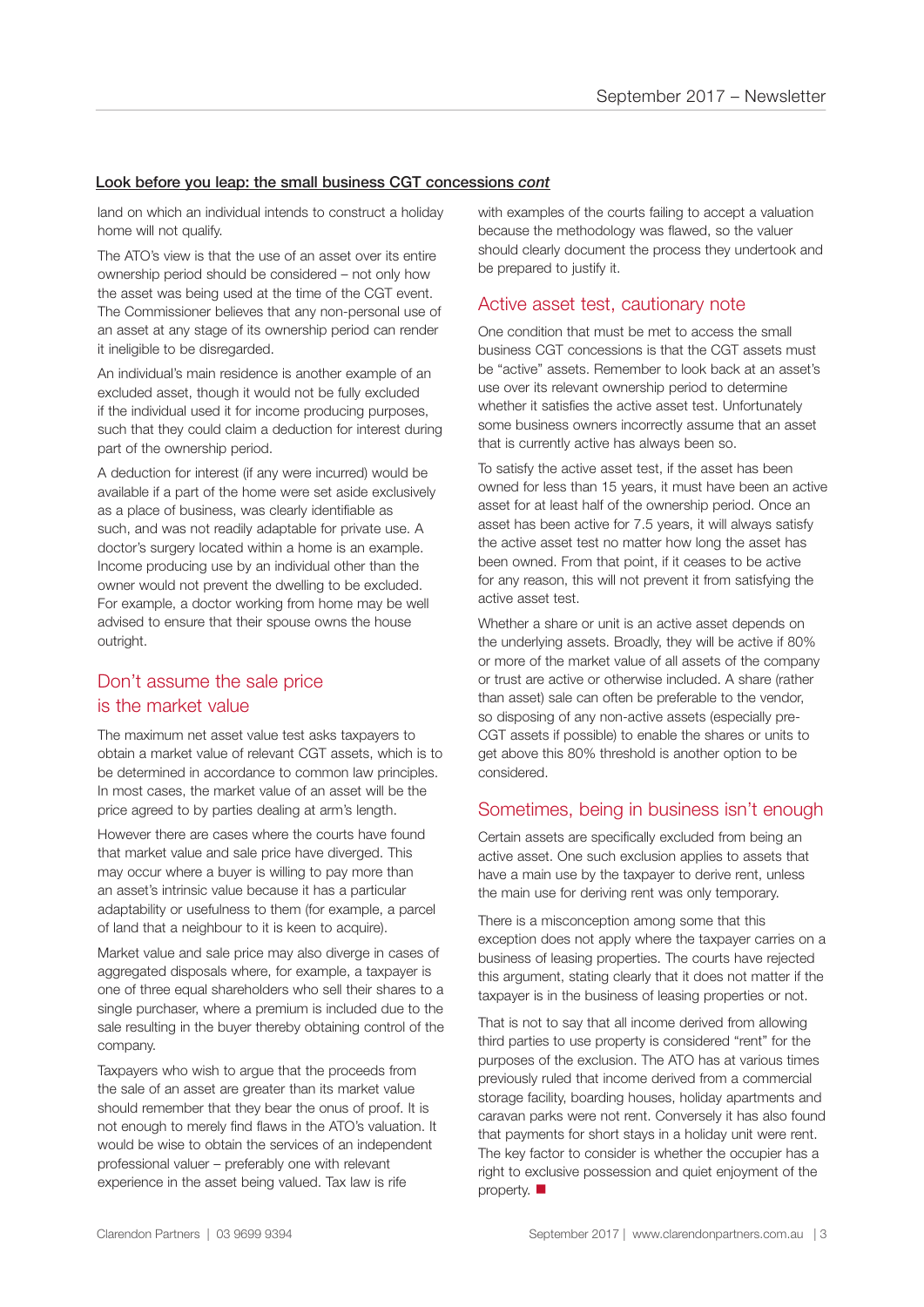

Treasury was concerned that some trustees would try<br>to get around the \$1.6 million transfer balance cap (TBC) through the strategic use of an LRBA. Thankfully the new rules do not affect LRBAs entered into before 1 July 2017.

There was concern raised by some that the new rules would apply to refinancing existing loans, however guidance from the ATO makes it clear the new rules do not apply to existing loans that are refinanced or to contracts entered into before 1 July 2017 but not finalised until on or after that date.

### NEW RULES IN PLAIN ENGLISH

What the new rules do in effect is ensure that a particular member of a fund is not able to manipulate arrangements to get around the TBC. The changes guarantee that the TBC rules apply appropriately where there is a repayment of an LRBA that transfers value from accumulation interests into retirement phase interests. It does this by creating an additional transfer balance credit. The credit is the amount equal to the increase in the value of a particular member's retirement phase superannuation interests that they receive. These rules only apply to SMSFs and complying superannuation funds with less than five members.

### Ireasury amends LRBA requirements for SMSFs – again

As if the new transfer balance cap rules were not complicated enough, the government has passed legislation that complicates it further where an SMSF starts a limited recourse borrowing arrangement (LRBA) from 1 July 2017.

The particular member will receive a transfer balance credit when the superannuation provider (the SMSF) transfers a payment in regard to an LRBA that creates an increase in the value of the superannuation interest that is supporting the income stream they are receiving in retirement phase.

The timing of the credit arises at the time that the payment is made, however, the amount of the credit is only the amount by which the superannuation income stream has increased in value. The reason for this is to ensure that a member's transfer balance account reflects shifts of value between a fund's retirement phase and accumulation assets. This is no different to the way a transfer from an accumulation phase is dealt with at the time that a superannuation income stream is created.

Any repayment amount of an LRBA has the effect of increasing the value of the underlying superannuation interest. For this reason, where the repayment of the LRBA is sourced from the same assets that support the particular superannuation interest, it does not change the overall value of the superannuation interest because the reduction in the LRBA liability is offset by a corresponding reduction in cash. This, therefore, does not create a transfer balance credit. It is only when part or all of the income paying off the LRBA comes from an accumulation interest also held by the member that the credit applies.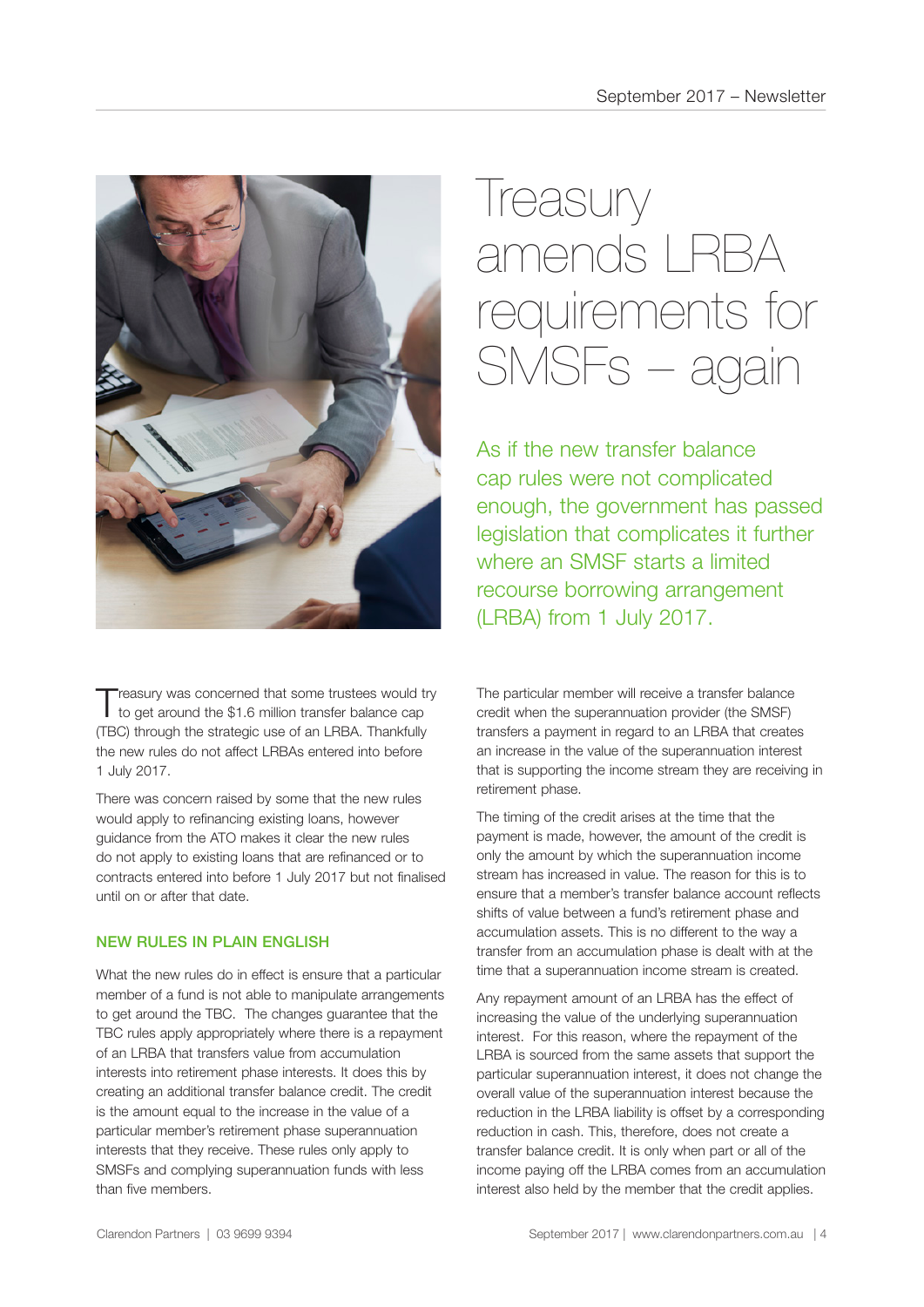#### Treasury amends LRBA requirements for SMSFs – again *cont*

#### WHAT ABOUT EXCESS TRANSFER BALANCE?

It is clear from the new rules that this new form of transfer balance credit may cause a member to also have excess transfer balance. If this is the case, the member can roll back an amount equal to the credit through a commutation or partial commutation of the superannuation income stream. This commutation of the income stream will allow the member to have a transfer balance debit. When this causes a commutation of the superannuation income stream, this does not necessitate any changes to the underlying assets in the fund. However, the fund's access to the various earnings tax exemptions may be affected by doing so.

### TBC CREDIT TRANSACTIONS

There is a real concern the new rules will create a reporting nightmare. The problem is that every repayment will cause a TBC credit transaction to arise. Since every new TBC credit transaction must be reported to the ATO, this could create the situation of a large amount of reporting, which would be a nuisance to both the fund administrators and the ATO. This would also seem to go against the intent of the legislation.

For example if the fund made fortnightly payments to pay off the LRBA and part of that repayment comes from accumulation interest, then the fund must report to the ATO every fortnight.

### LRBAS ORIGINALLY PROPOSED TO COUNT TOWARDS TOTAL SUPER BALANCE

The original proposal was for LRBAs to count towards the "total superannuation balance" so that it was increased by the amount of the asset that supports one or more of their superannuation interests that are subject to an LRBA. It was proposed that the amount by which an individual's total superannuation balance is increased is equal to a proportion of the outstanding balance of the LRBA.

The concern was that by including the LRBA in the total superannuation balance, it would in effect make LRBAs pointless for the majority of those that wanted to use them. SMSF avisers lobbied the government hard to change its mind, and at least for the moment this proposal has not been progressed.

#### **CONCLUSION**

If you currently have an LRBA in place, rest easy. The government has made it clear that the new rules do not apply if you are refinancing an existing LRBA.

Contact us to get a full understanding of how these new rules apply and whether or not you need to be concerned by them. The simplest way to avoid the new rules is to ensure that any LRBA asset transferred to the assets underlying a superannuation pension are paid off from either or both of the income from the LRBA asset and cash in the superannuation pension, not from an accumulation asset.  $\blacksquare$ 

This information has been prepared without taking into account your objectives, financial situation or needs. Because of this, you should, before acting on this information, consider its appropriateness, having regard to your objectives, financial situation or needs. Liability limited by a scheme approved under professional standards legislation (other than for acts or omissions of financial services licensees).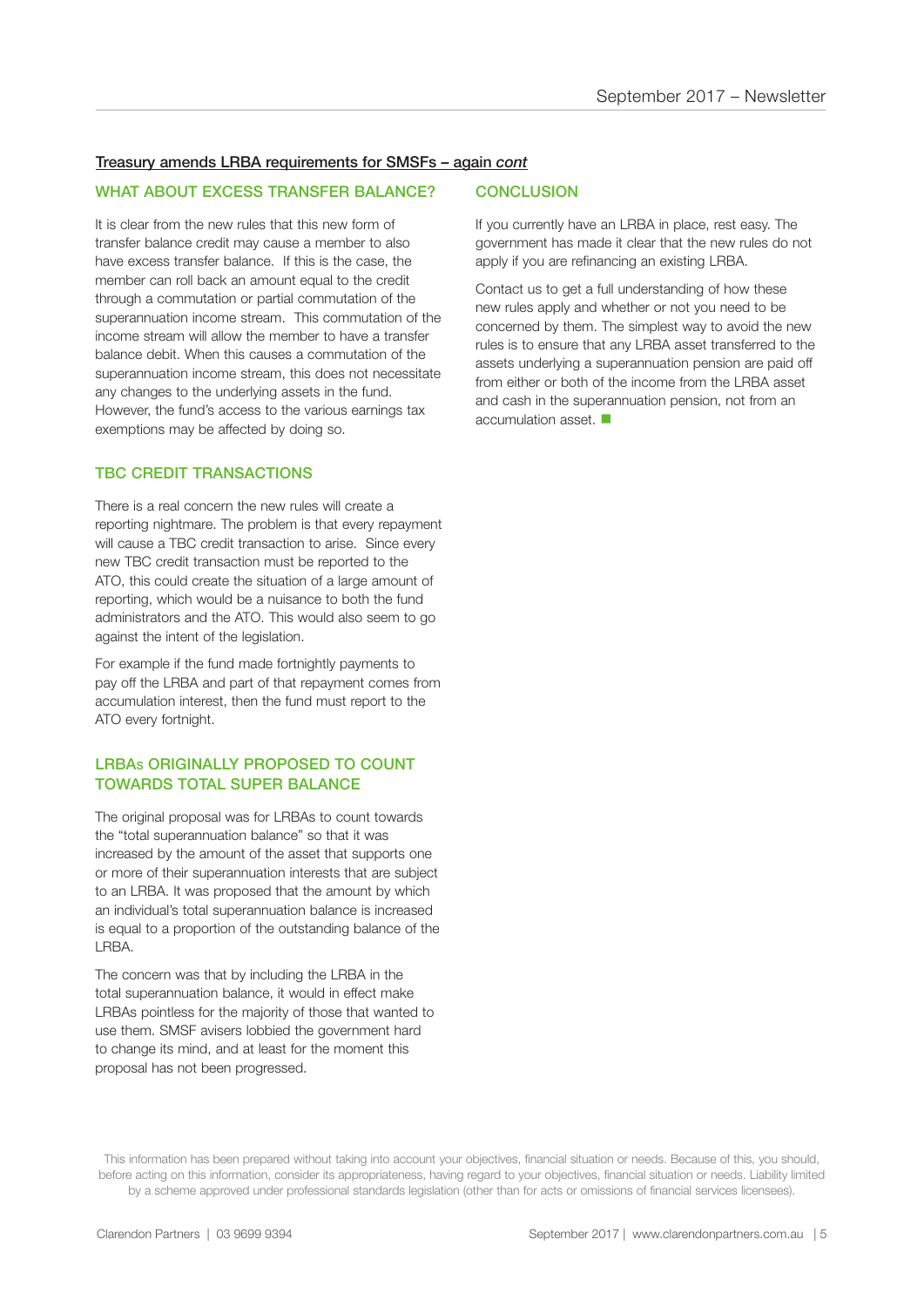### Are those investment returns on **revenue** or **capital** account?

Investment returns can be on revenue or capital account. Similarly investment expenditure could also be on revenue or capital account. The distinction between revenue and capital is not always clear and the characterisation of a receipt will ultimately depend on the circumstances that apply to the taxpayer.

The distinction between an income and capital receipt has been likened to the fruit and the tree, where the capital amount is the tree and the fruit being the return of income from the capital. Generally an income receipt is regarded as an amount that is regular, recurrent or periodic and income tax applies to a net amount of income. A good example is dividend returns from a shareholding.

However, it is not always clear whether an amount should be treated as income or capital. What may appear to be a capital gain for example may in fact be classified more correctly as income where the taxpayer had a profitmaking intention relevant to a particular transaction.

The intention of the taxpayer when the asset is acquired (or any subsequent change of intention) and the length of the ownership period may be relevant in determining whether a gain is on revenue or capital account. Note also where the amount is a capital return, the investor may have access to the CGT discount provisions which provides a better tax result than would be the case where it is fully taxed as ordinary assessable income.

Similarly the treatment of an outgoing as either on capital or revenue account is important to determine whether an immediate deduction is allowable or whether the outgoing forms part of the cost base of a CGT asset.

Matters to be considered when deciding whether an outgoing is revenue or capital in nature include:

- **the character of the advantage sought by the outgoing**
- the advantage sought by the taxpayer, and
- **how the advantage comes about (for example,** recurrent payments).

Generally, those holding assets fall into two categories – traders and longer term investors.

### **Traders on revenue account**

Generally, where the holder of an asset carries on activities for the purpose of earning income from buying and selling such assets, that holder will be in the business of trading. Generally, a trader:

- **holds assets as trading stock**
- includes gross receipts from the sale of assets as income
- recognises expenses incurred in relation to trading activities as allowable deductions, and
- includes in assessable income investment returns such as interest, dividends and distributions.

Note that where the holder of an investment product enters into an isolated transaction with a profit making intention, they will generally not be considered to be in the business of trading. However, any net profit from the transaction will be assessable on revenue account.

### **Investors on capital account**

Where investments are held with the intention of earning regular income from the holding of those investments only, the holder may be seen as generally being an investor and not carrying on a business.

This type of investor generally:

- does not include gross receipts from the sale of investments as income. Any net gain is assessable pursuant to the capital gains tax provisions
- cannot include capital losses from the sale of investments against income from any other sources except current or future capital gains (in other words, quarantining these losses)
- cannot include expenses incurred in relation to buying and selling investments as a deduction when incurred. These are taken into account in determining the amount of any capital gain or loss instead, and
- includes investment returns such as interest, dividends and distributions in assessable income.  $\blacksquare$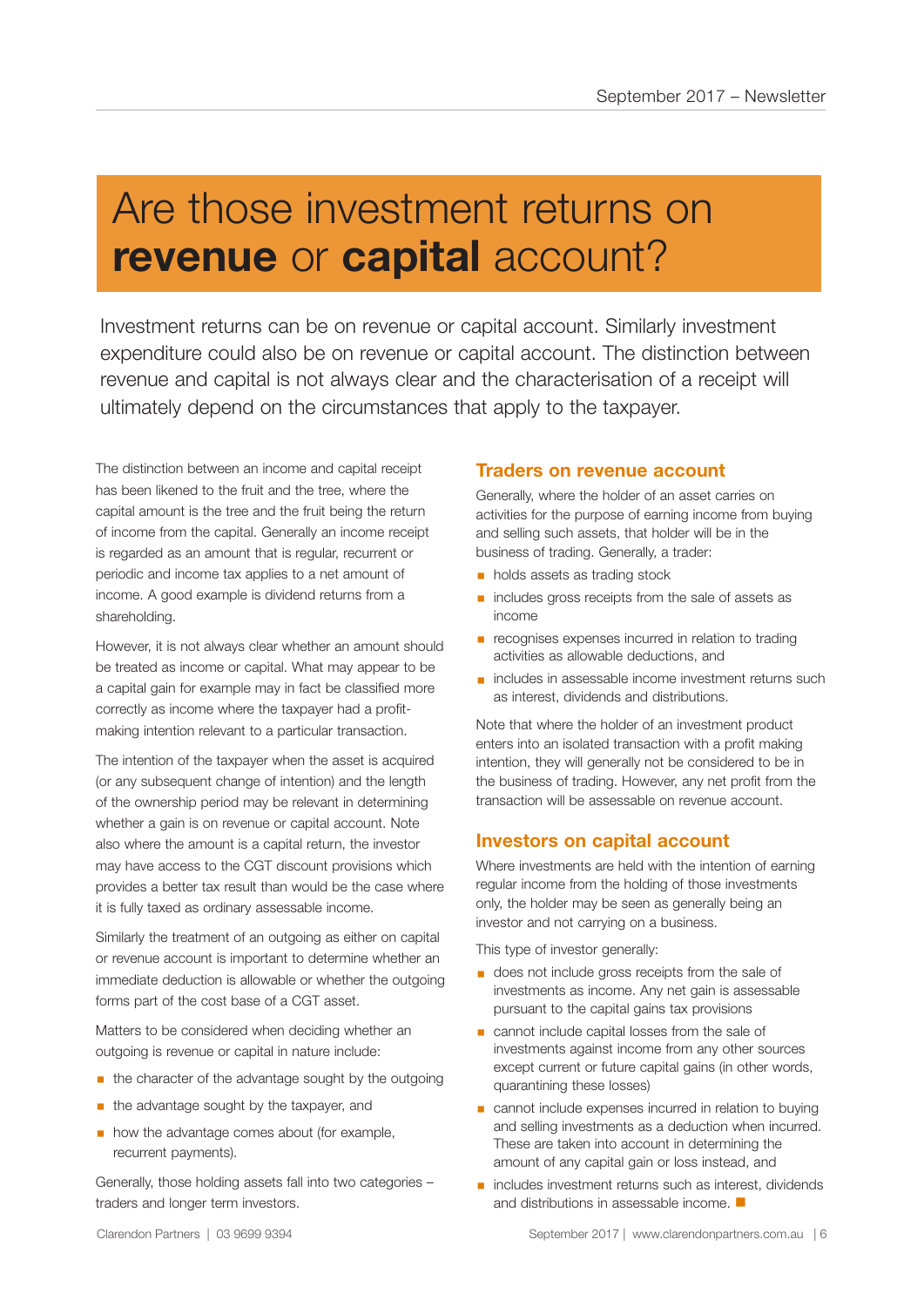## **Do you need to lodge your tax return early?**

If you are planning to permanently leave Australia before the end of the financial year, you may be able to have your tax return lodged early. Generally, the ATO only accepts early lodgment of individual returns in certain perscribed circumstances.

I f you are a resident of Australia for tax purposes, returns lodged before the end of the financial year will be accepted if you are leaving Australia, will cease to be a resident of Australia for tax purposes, and you won't be deriving any Australian sourced income (except in the form of interest, dividends and royalty income). The same applies to those who are already not a resident for tax purposes.

If you will still receive Australian sourced income – besides interest, dividends and royalties – after leaving Australia, you will be required to lodge your return in the usual tax time period (that is, from July 1). The same applies if you have a Higher Education Loan Program (HELP) or Trade Support Loan (TSL) debt, and of course if you are not leaving Australia permanently. And don't forget that using the services of this firm also gives you access to extensions of time to lodge (ask us about this if relevant).

Note that refunds of franking credits may only be claimed by people who were Australian residents for tax purposes at the time the related dividend was received.

If you meet the eligibility requirements to be able to lodge an early return, you need to:

■ collect payment summaries from each of your employers along with any other details regarding income earned while in Australia (payslips are not sufficient as they may not contain final payment details)

- contact the ATO (or have us do that for you) to talk about any outstanding debts, and lodging of any tax returns for earlier years
- consider any recent legislative changes (which we can help you with) that may affect your circumstances when preparing your early return.

Working holiday makers (that is, people on a 417 or 462 visa) who intend to lodge before the end of the current income year will need to supply additional information to help ensure the ATO arrives at the correct outcome due to the changes in the law from January 1, 2017. This includes a note showing income earned from July 1, 2016 to December 31, 2016, any working holiday maker income earned from January 1, 2017 to June 30, 2017, and any deductions associated with those income periods. There is no need to lodge two separate tax returns.

And if you are overseas during the timeframe for lodging your return, but will continue to be an Australian resident for tax purposes or will keep earning Australian sourced income in the form other than only interest, dividends and royalty income, you can have our firm lodge on your behalf.  $\blacksquare$